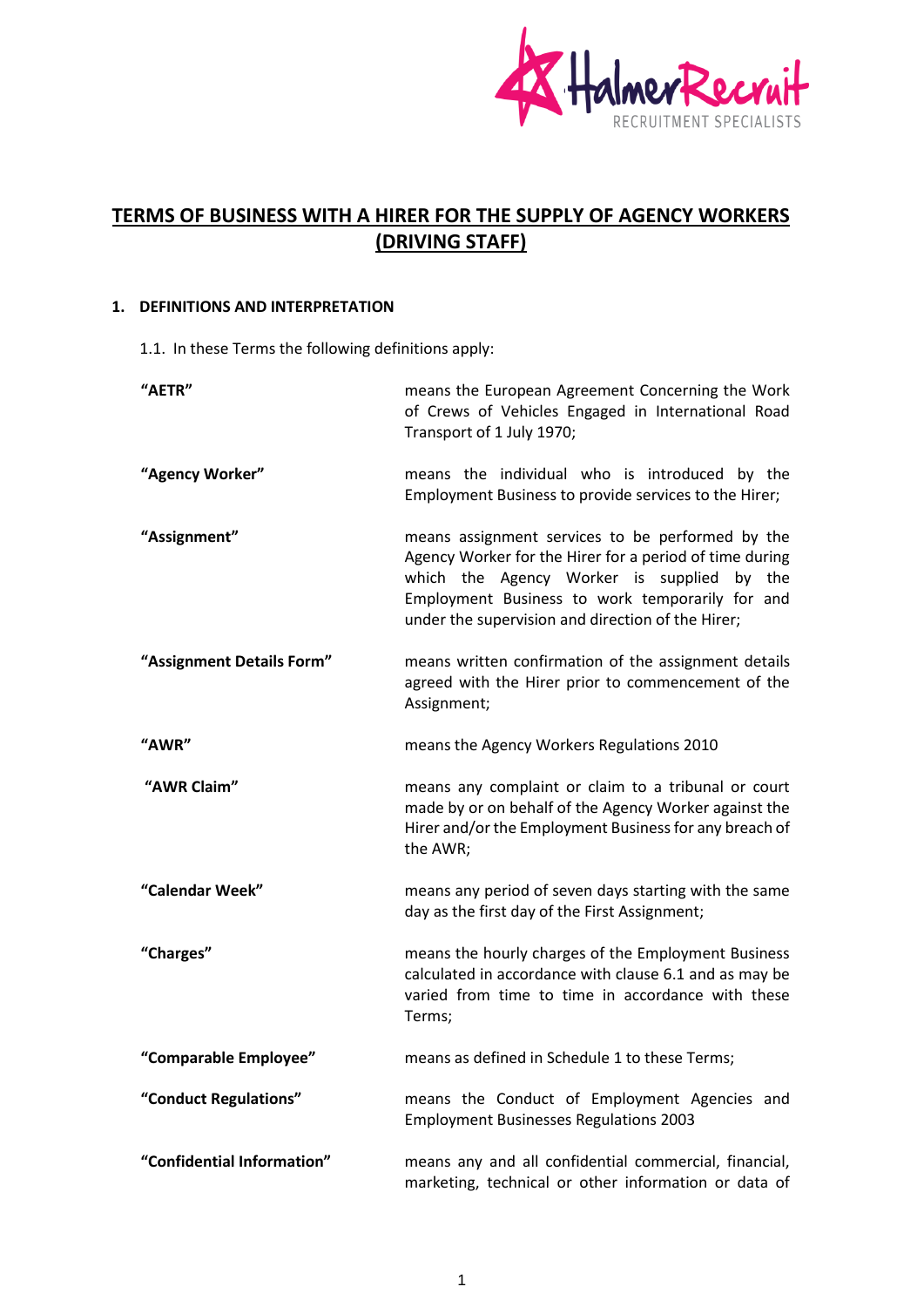

whatever nature relating to the Hirer or Employment Business or their business or affairs (including but not limited to these Terms, data, records, reports, agreements, software, programs, specifications, knowhow, trade secrets and other information concerning the Assignment) in any form or medium whether disclosed or granted access to whether in writing, orally or by any other means, provided to the Agency Worker or any third party in relation to the Assignment by the Hirer or the Employment Business or by a third party on behalf of the Hirer whether before or after the date of these Terms together with any reproductions of such information in any form or medium or any part(s) of such information;

**"Control"** means (a) the legal or beneficial ownership, directly or indirectly, of more than 50% of the issued share capital or similar right of ownership; or (b) the power to direct or cause the direction of the affairs and/or general management of the company, partnership, statutory body or other entity in question, whether through the ownership of voting capital, by contract or otherwise, and "Controls" and "Controlled" shall be construed accordingly;

**"Data Protection Laws"** means the Data Protection Act 1998, any applicable statutory or regulatory provisions and all European Directives and regulations in force from time to time relating to the protection and transfer of personal data;

**"Driving Legislation"** means the Transport Act 1968, the AETR, the RT(WT)R and the EU Drivers' Hours Regulation

**"Employment Business"** Brooklands Staff Bureau Limited (registered company no. 01350667) of 94 Stoke Road, Guildford, Surrey GU1 4JN, trading as Halmer Recruit and Halmer Drivers.

**"Engagement"** means the engagement (including the Agency Worker's acceptance of the Hirer's offer), employment or use of the Agency Worker by the Hirer or by any third party to whom the Agency Worker has been introduced by the Hirer, on a permanent or temporary basis, whether under a contract of service or for services; under an agency, licence, franchise or partnership agreement; or any other engagement; or through a limited company of which the Agency Worker is an officer, employee or other representative; and "Engage", "Engages" and "Engaged" shall be construed accordingly;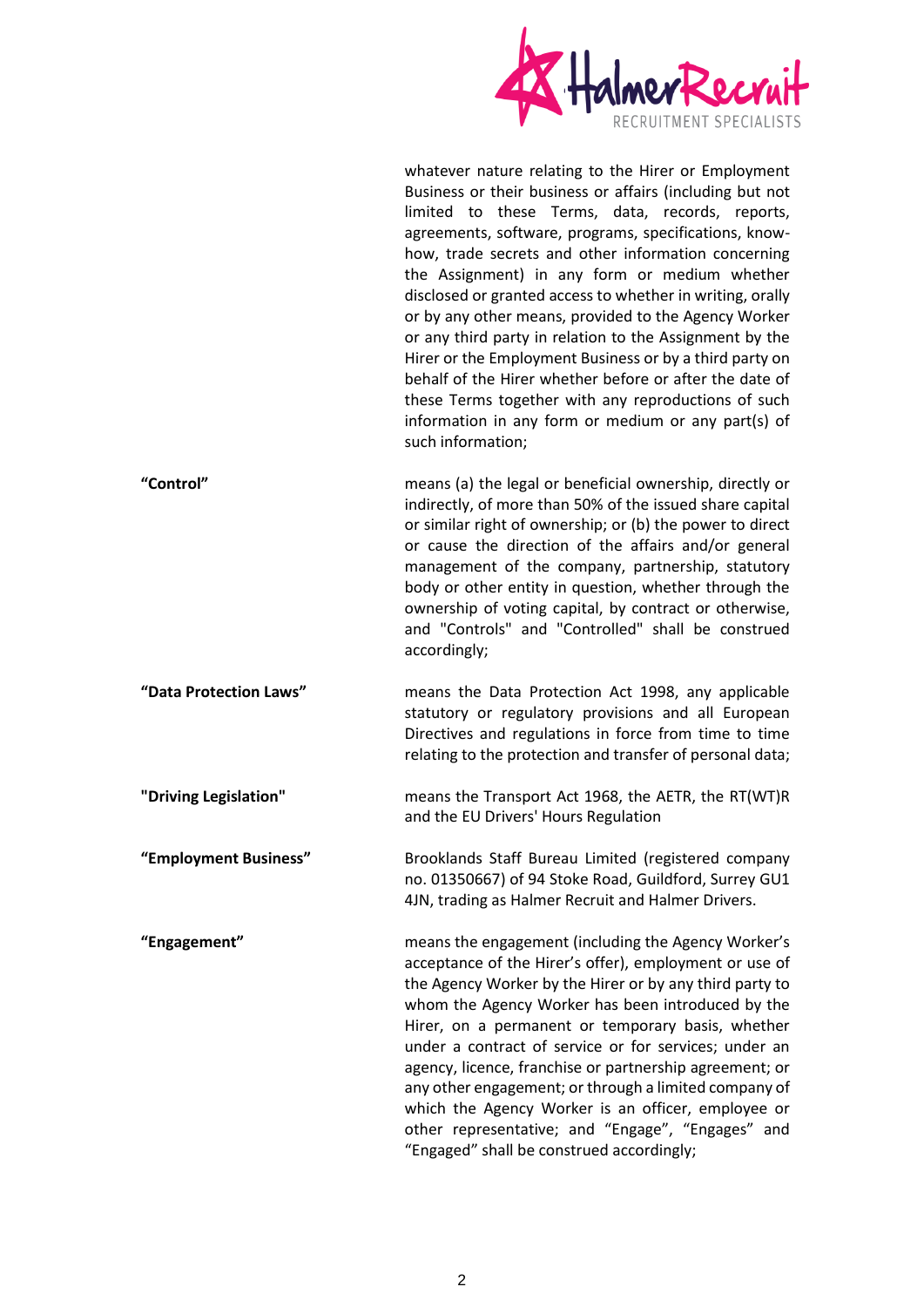

| "EU Drivers' Hours Regulation" | means Regulation (EC) No. 561/2006 of the European<br>Parliament and of the Council of 15 March 2006;                                                                                                                                                                                                                                                                                                                                                                                                                                                                                                                                                                                                |
|--------------------------------|------------------------------------------------------------------------------------------------------------------------------------------------------------------------------------------------------------------------------------------------------------------------------------------------------------------------------------------------------------------------------------------------------------------------------------------------------------------------------------------------------------------------------------------------------------------------------------------------------------------------------------------------------------------------------------------------------|
| "First Assignment"             | means:<br>(a)<br>the relevant Assignment; or<br>(b)<br>if, prior to the relevant Assignment:<br>the Agency Worker has worked in any<br>(i)<br>assignment in the same role with the<br>relevant Hirer as the role in which the<br>Agency Worker works in the relevant<br>Assignment; and<br>(ii)<br>relevant<br>Qualifying<br>the<br>Period<br>commenced in any such assignment,<br>that assignment (an assignment being (for the<br>purpose of this defined term) a period of time<br>during which the Agency Worker is supplied by<br>one<br>or more Temporary Work Agencies to the<br>relevant Hirer to work temporarily for and<br>under the supervision and direction of the<br>relevant Hirer); |
| "Hirer"                        | means the person, firm or corporate body together with<br>any subsidiary or associated person, firm or corporate<br>body (as the case may be) to whom the Agency Worker<br>is Introduced;                                                                                                                                                                                                                                                                                                                                                                                                                                                                                                            |
| "Hirer's Group"                | means (a) any individual, company, partnership,<br>statutory body or other entity which from time to time<br>Controls the Hirer, including (but not limited to) as a<br>holding company as defined in section 1159 of the<br>Companies Act 2006; and (b) any company, partnership,<br>statutory body or other entity which from time to time<br>is Controlled by or is under common Control with the<br>Hirer, including (but not limited to) as a subsidiary or<br>holding company as defined in section 1159 of the<br>Companies Act 2006;                                                                                                                                                         |
| "Introduction"                 | means (i) the passing to the Hirer of a curriculum vitae<br>or information which identifies the Agency Worker; or<br>(ii) the Hirer's interview of the Agency Worker (in<br>person or by telephone or by any other means),<br>following the Hirer's instruction to the Employment<br>Business to supply a temporary worker; or (iii) the<br>supply of the Agency Worker; and, in any case, which<br>leads to an Engagement of the temporary worker or the<br>Agency Worker; and "Introduced" and "Introducing"<br>shall be construed accordingly;                                                                                                                                                    |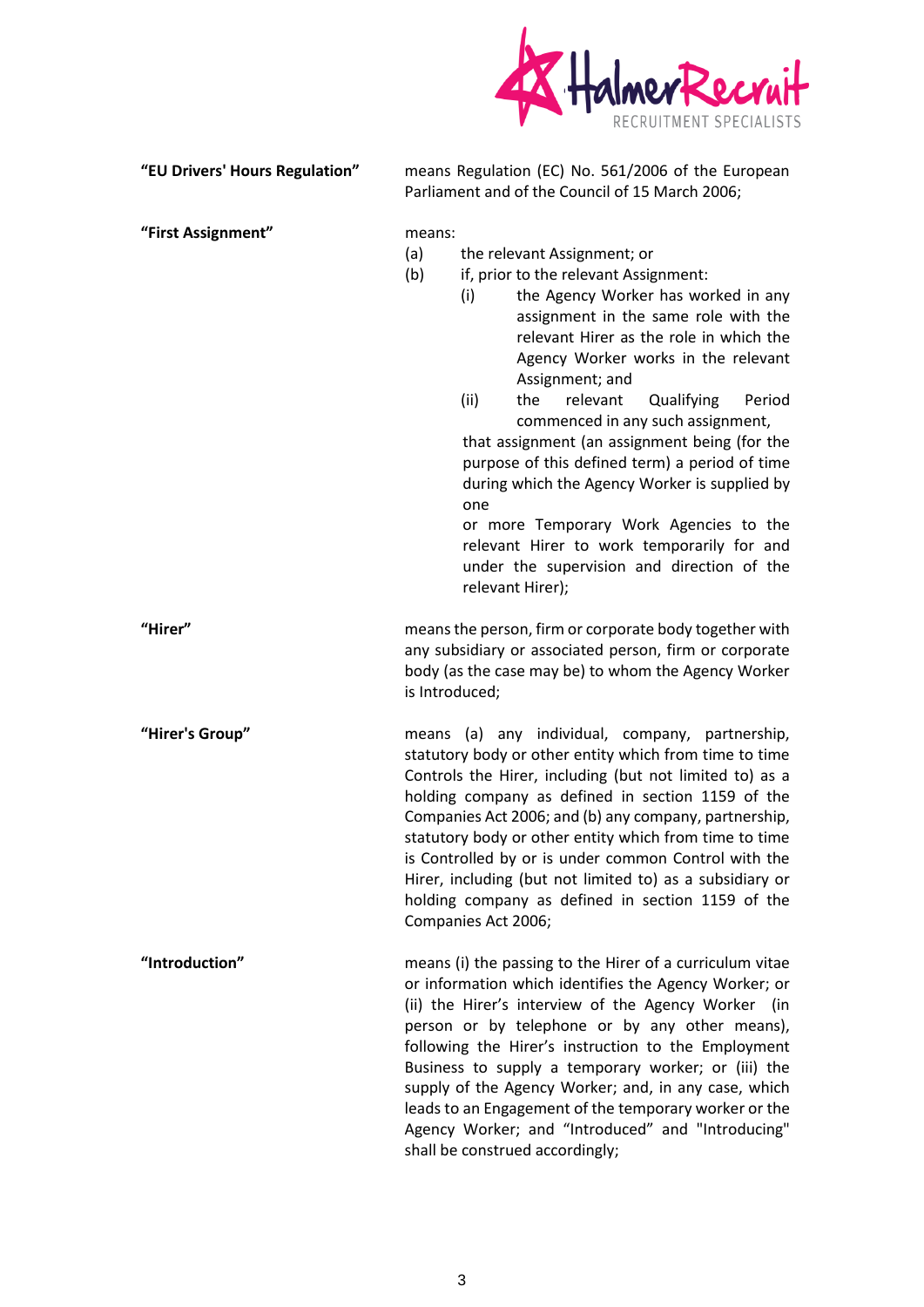

| "Losses"                        | means all losses, liabilities, damages, costs, expenses<br>whether direct, indirect, special or consequential<br>(including, without limitation, any economic loss or<br>other loss of profits, business or goodwill, management<br>time and reasonable legal fees) and charges, including<br>such items arising out of or resulting from actions,<br>proceedings, claims and demands;                                                                                                                                              |
|---------------------------------|-------------------------------------------------------------------------------------------------------------------------------------------------------------------------------------------------------------------------------------------------------------------------------------------------------------------------------------------------------------------------------------------------------------------------------------------------------------------------------------------------------------------------------------|
| "Mobile Worker"                 | means any "mobile worker" as defined under the<br>RT(WT)R;                                                                                                                                                                                                                                                                                                                                                                                                                                                                          |
| "Period of Availability"        | means a "period of availability" as defined under the<br>RT(WT)R;                                                                                                                                                                                                                                                                                                                                                                                                                                                                   |
| "Period of Extended Hire"       | means any additional period that the Hirer wishes the<br>Agency Worker to be supplied for beyond the duration<br>of the original Assignment or series of Assignments as<br>an alternative to paying a Transfer Fee;                                                                                                                                                                                                                                                                                                                 |
| "Qualifying Period"             | means 12 continuous Calendar Weeks during the whole<br>or part of which the Agency Worker is supplied by one<br>or more Temporary Work Agencies to the relevant Hirer<br>to work temporarily for and under the supervision and<br>direction of the relevant Hirer in the same role, and as<br>further defined in Schedule 1 to these Terms;                                                                                                                                                                                         |
| "Relevant Period"               | means the later of (a) the period of 8 weeks<br>commencing on the day after the last day on which the<br>Agency Worker worked for the Hirer having been<br>supplied by the Employment Business; or (b) the period<br>of 14 weeks commencing on the first day on which the<br>Agency Worker worked for the Hirer having been<br>supplied by the Employment Business or 14 weeks from<br>the first day of the most recent Assignment where there<br>has been a break of more than 6 weeks (42 days) since<br>any previous assignment; |
| "Relevant Terms and Conditions" | means for the purposes of the Agency Workers<br>Regulations terms and conditions relating to:<br>(a)<br>pay;<br>(b)<br>the duration of working time;<br>(c)<br>night work;<br>(d)<br>rest periods;<br>rest breaks; and<br>(e)<br>annual leave<br>(f)                                                                                                                                                                                                                                                                                |

that are ordinarily included in the contracts of employees or workers (as appropriate) of the Hirer whether by collective agreement or otherwise and including (for the avoidance of doubt and without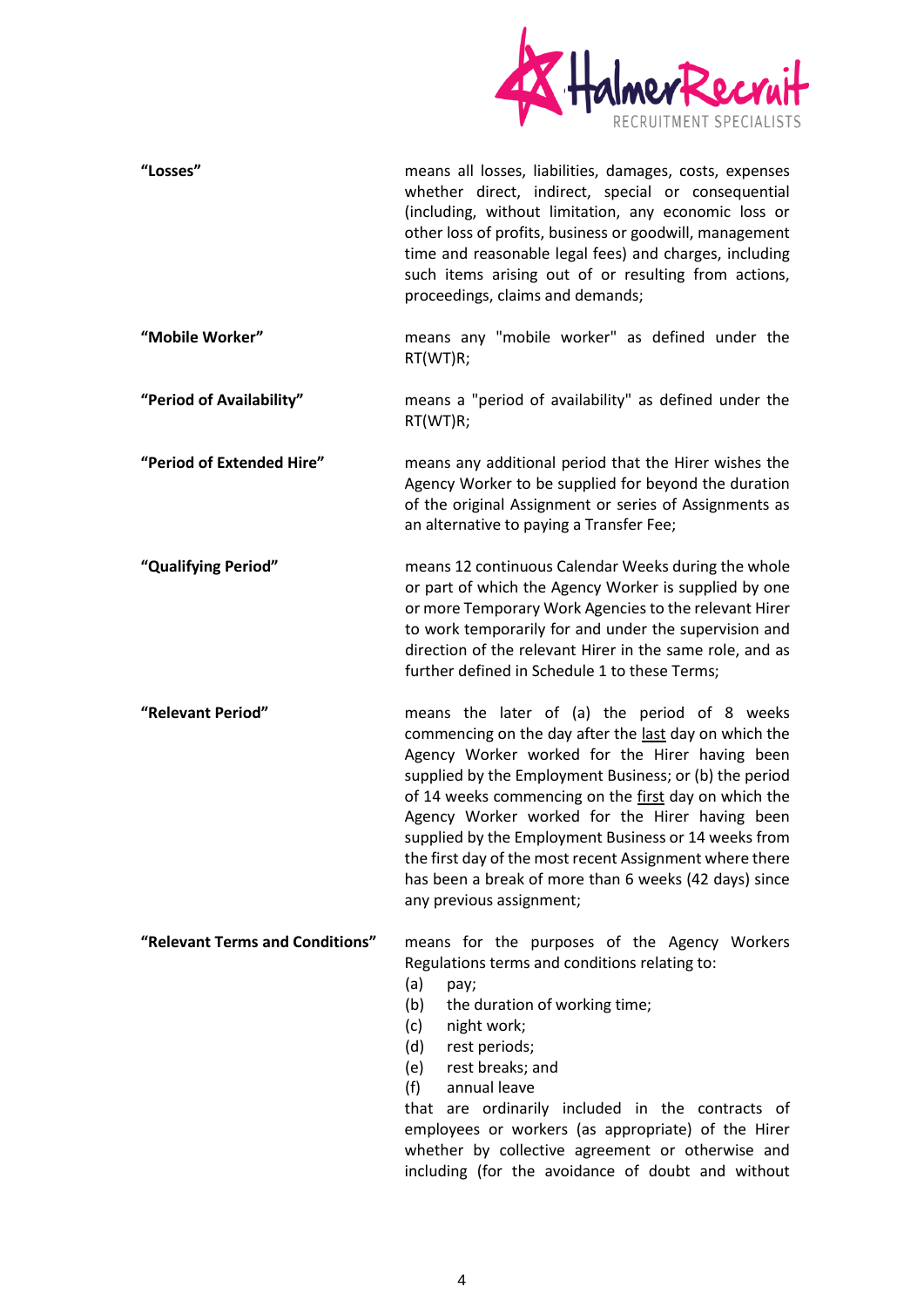

limitation) such terms and conditions that have become contractual by virtue of custom and practice, including copies of all relevant documentation;

**"Remuneration"** includes gross base salary or fees, guaranteed and/or anticipated bonus and commission earnings, allowances, inducement payments, the benefit of a company car and all other payments and taxable (and, where applicable, non-taxable) emoluments payable to or receivable by the Agency Worker for services provided to or on behalf of the Hirer or any third party. Where a company car is provided, a notional amount of £5,000 will be added to the salary in order to calculate the Employment Business' fee;

**"RT(WT)R"** means the Road Transport (Working Time) Regulations 2005;

**"Temporary Work Agency"** means as defined in Schedule 1 to these Terms;

**"Terms"** means these terms of business (including the attached schedules) together with any applicable Assignment Details Form;

**"Transfer Fee"** means the fee payable in accordance with clause 8 of these Terms and Regulation 10 of the Conduct Regulations;

- **"Vehicle"** means a "goods vehicle" as defined under the RT(WT)R;
- **"Working Time"** means "working time" as defined under the RT(WT)R, time devoted to all road transport activities including, in particular, driving, loading and unloading, assisting passengers boarding and disembarking from a Vehicle, cleaning and technical maintenance, and all other work intended to enhance the safety of the Vehicle, its cargo and passengers or to fulfil the legal or regulatory obligations directly linked to the specific transport operation under way, including monitoring of loading and unloading and dealing with administrative formalities with police, customs, immigrations officers and others;

**"WTR"** means the Working Time Regulations 1998;

1.2. Unless the context otherwise requires, references to the singular include the plural and references to the masculine include the feminine and vice versa.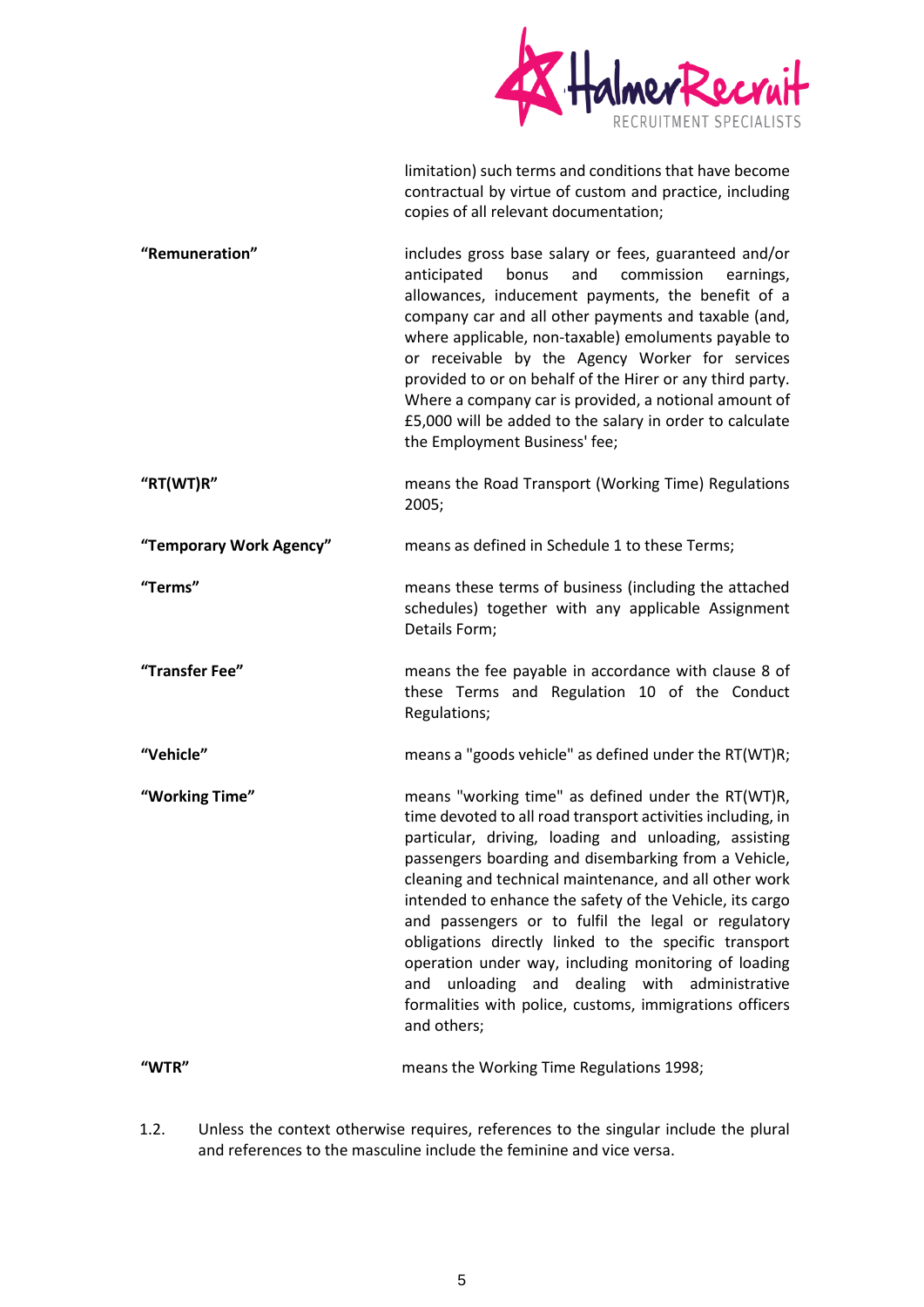

- 1.3. The headings contained in these Terms are for convenience only and do not affect their interpretation.
- 1.4. Any reference, express or implied, to an enactment includes a reference to that enactment as from time to time amended, modified, extended, re-enacted, replaced or applied by or under any other enactment (whether before or after the date of these Terms) and all subordinate legislation made (before or after these Terms) under it from time to time.

#### **2. THE CONTRACT**

- 2.1. These Terms constitute the contract between the Employment Business and the Hirer for the supply of the Agency Worker's services by the Employment Business to the Hirer and are deemed to be accepted by the Hirer by virtue of its request for, interview with or Engagement of the Agency Worker, or the passing of any information by the Hirer about an Agency Worker to any third party following an Introduction.
- 2.2. These Terms contain the entire agreement between the parties and unless otherwise agreed in writing by a Director of the Employment Business, these Terms prevail over any terms of business or purchase conditions (or similar) put forward by the Hirer.
- 2.3. Subject to clause 6.3, no variation or alteration to these Terms shall be valid unless the details of such variation are agreed between a Director of the Employment Business and the Hirer and are set out in writing and a copy of the varied Terms is given to the Hirer stating the date on or after which such varied Terms shall apply.
- 2.4. The Employment Business shall act as an employment business (as defined in Section 13(3) of the Employment Agencies Act 1973) when Introducing Agency Workers for Assignments with the Hirer.

#### **3. HIRER OBLIGATIONS**

- 3.1. To enable the Employment Business to comply with its obligations under the Conduct Regulations the Hirer undertakes to provide to the Employment Business details of the position which the Hirer seeks to fill, including the following:
	- 3.1.1. the type of work that the Agency Worker would be required to do;
	- 3.1.2. the location and hours of work;
	- 3.1.3. the experience, training, qualifications and any authorisation which the Hirer considers necessary or which are required by law or any professional body for the Agency Worker to possess in order to work in the position;
	- 3.1.4. any risks to health or safety known to the Hirer and what steps the Hirer has taken to prevent or control such risks;
	- 3.1.5. the date the Hirer requires the Agency Worker to commence the Assignment;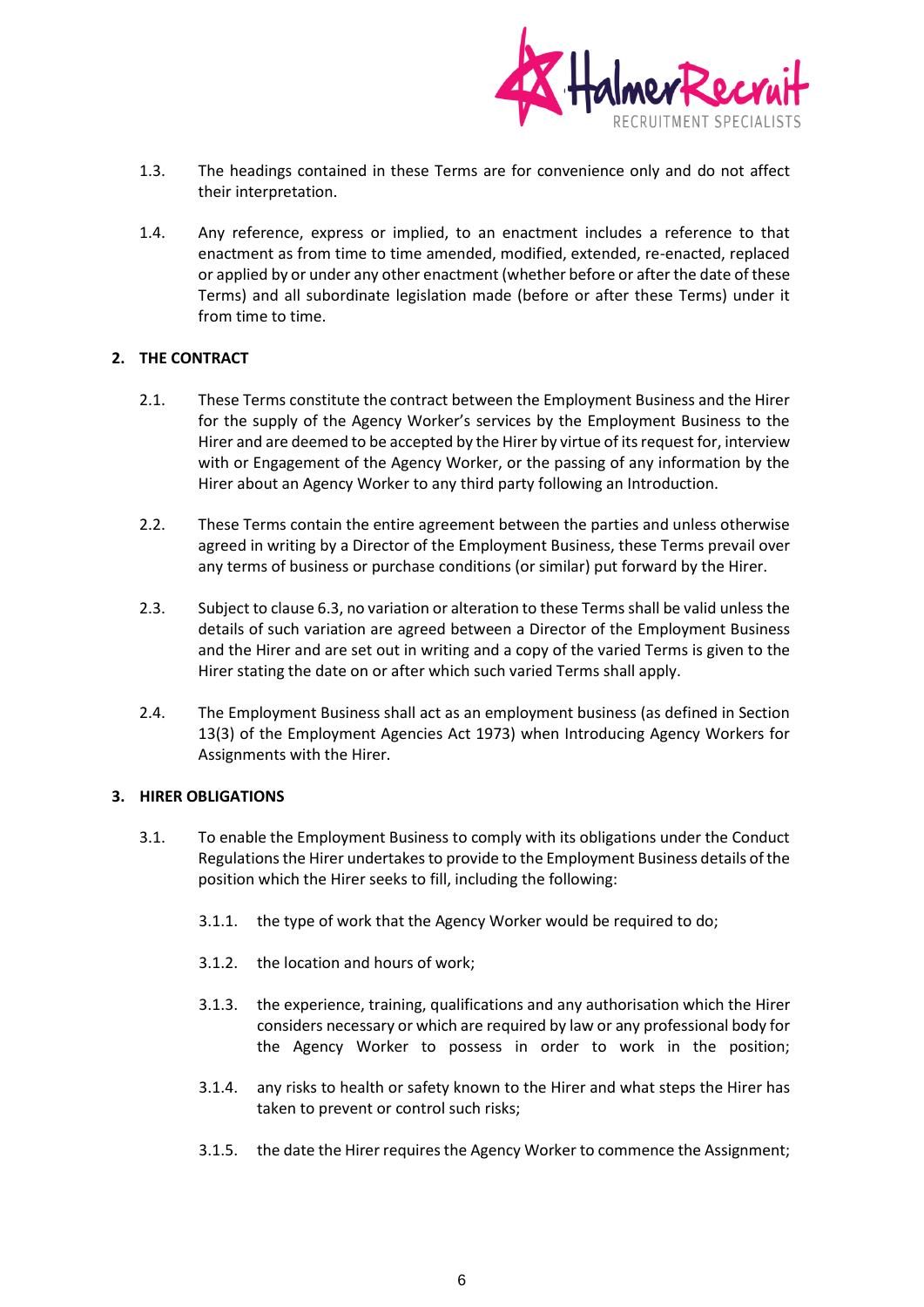

3.1.6. the duration or likely duration of the Assignment.

- 3.2. The Hirer will assist the Employment Business in complying with the Employment Business' duties under such provisions of the Driving Legislation and the WTR as may be applicable and any other similar legislation as may be applicable to the Assignment in any country or countries by supplying any relevant information about and copies of any relevant documentation (including without limitation tachograph charts) relating to the Assignment requested by the Employment Business, and the Hirer will not do anything to cause the Employment Business to be in breach of its obligations under such legislation. If the Hirer requires the services of an Agency Worker for more than 48 hours in any week during the course of an Assignment, the Hirer must notify the Employment Business of this requirement before the commencement of the Assignment or at the very latest, where this is not reasonably practicable, before the commencement of the week in which the Hirer requires the Agency Worker to work in excess of 48 hours.
- 3.3. In relation to any Vehicles and operations subject to the Goods Vehicles (Licensing of Operators) Act 1995 (the Act), it is a condition of these Terms that the Hirer:
	- 3.3.1. holds a complete, accurate and up-to-date operator's licence under the Act throughout the period of any Assignment and the Hirer hereby warrants that it holds such a licence;
	- 3.3.2. will comply with all of its obligations for obtaining and maintaining such operator's licence under the Act; and
	- 3.3.3. will upon request permit the Employment Business to inspect and take copies of the Hirer's operator's licence.
- 3.4. The Hirer will take all reasonable steps to ensure that all transport time schedules which it implements and any other arrangements regarding working time in relation to the Assignment will conform in full to the requirements of the Driving Legislation and the WTR as may be applicable to the Assignment and any other similar regulations in any country or countries applicable to the Assignment.
- 3.5. The Hirer will comply with its obligations under Regulation 12 (Rights of agency workers in relation to access to collective facilities and amenities) and 13 (Rights of agency workers in relation to access to employment) of the AWR.
- <span id="page-6-0"></span>3.6. To enable the Employment Business to comply with its obligations under the AWR, the Hirer undertakes as soon as possible prior to the commencement of each Assignment and during each Assignment (as appropriate) and at any time at the Employment Business' request:
	- 3.6.1. to inform the Employment Business of any Calendar Weeks in which the Agency Worker has worked in the same or a similar role with the Hirer via any third party prior to the date of commencement of the relevant Assignment and/or during the relevant Assignment which count or may count towards the Qualifying Period;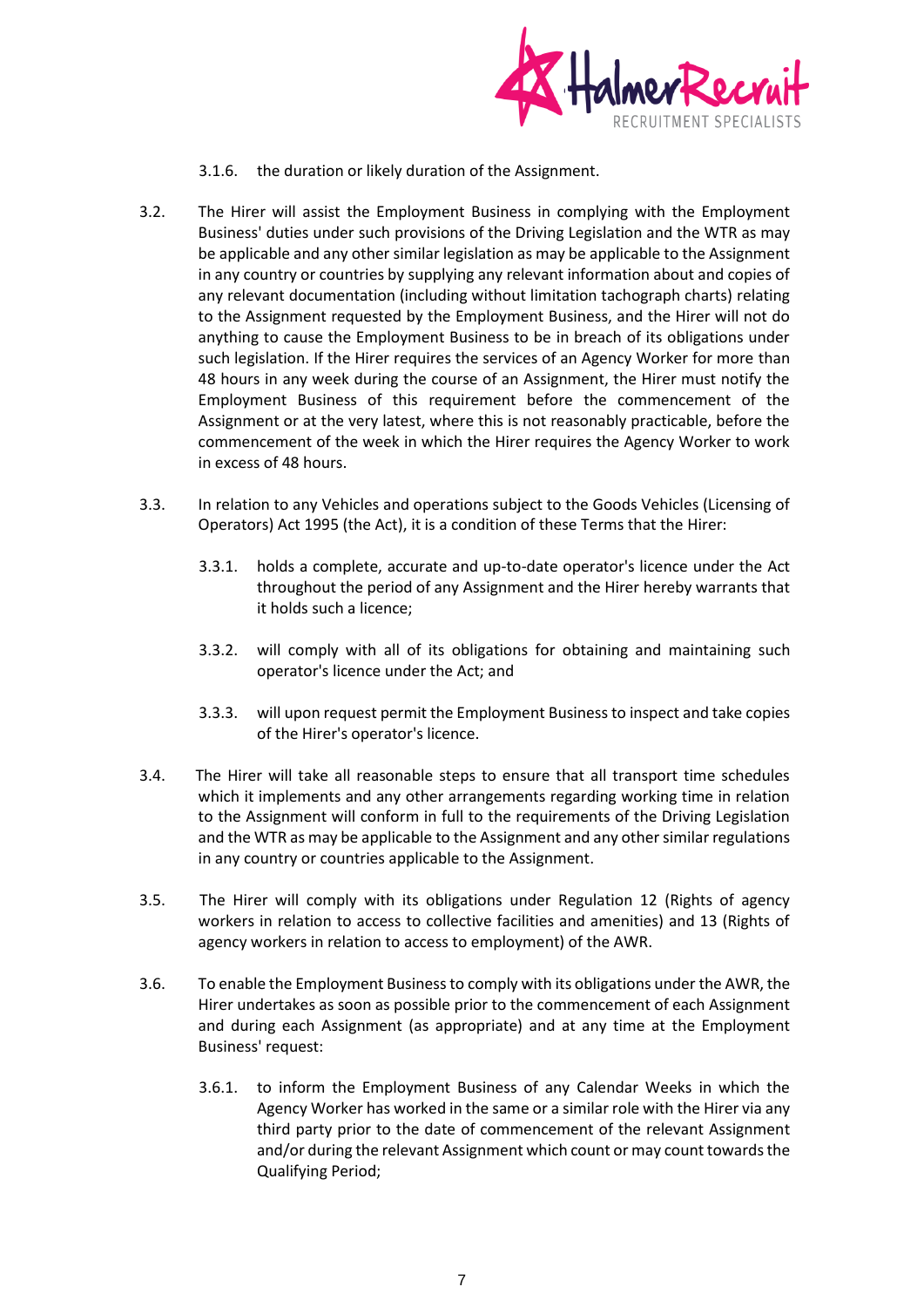

- 3.6.2. if the Agency Worker has worked in the same or a similar role with the Hirer via any third party prior to the date of commencement of the relevant Assignment and/or works in the same or a similar role with the Hirer via any third party during the relevant Assignment, to provide the Employment Business with all the details of such work, including (without limitation) details of where, when and the period(s) during which such work was undertaken and any other details requested by the Employment Business;
- 3.6.3. to inform the Employment Business if the Agency Worker has prior to the date of commencement of the relevant Assignment and/or during the relevant Assignment carried out work which could be deemed to count toward the Qualifying Period for the relevant Assignment in accordance with Regulation 9 of the AWR because s/he has:
	- 3.6.3.1. completed two or more assignments with the Hirer;
	- 3.6.3.2. completed at least one assignment with the Hirer and one or more earlier assignments with any member of the Hirer's Group; and/or
	- 3.6.3.3. worked in more than two roles during an assignment with the Hirer and on at least two occasions worked in a role that was not the same role as the previous role;
- 3.6.4. save where the Agency Worker will not complete the Qualifying Period during the term of the Assignment, to:
	- 3.6.4.1. provide the Employment Business with written details of the basic working and employment conditions the Agency Worker would be entitled to for doing the same job if the Agency Worker had been recruited directly by the Hirer as an employee or worker at the time the Qualifying Period commenced or with those of a Comparable Employee, such basic working and employment conditions being the Relevant Terms and Conditions;
	- 3.6.4.2. inform the Employment Business in writing whether the Relevant Terms and Conditions provided are those of a hypothetical directly recruited employee or worker or those of a Comparable Employee;
	- 3.6.4.3. if the Relevant Terms and Conditions provided are those of a Comparable Employee, provide the Employment Business with a written explanation of the basis on which the Hirer considers that the relevant individual is a Comparable Employee; and
	- 3.6.4.4. inform the Employment Business in writing of any variations in the Relevant Terms and Conditions made at any time during the relevant Assignment after the Qualifying Period commenced; and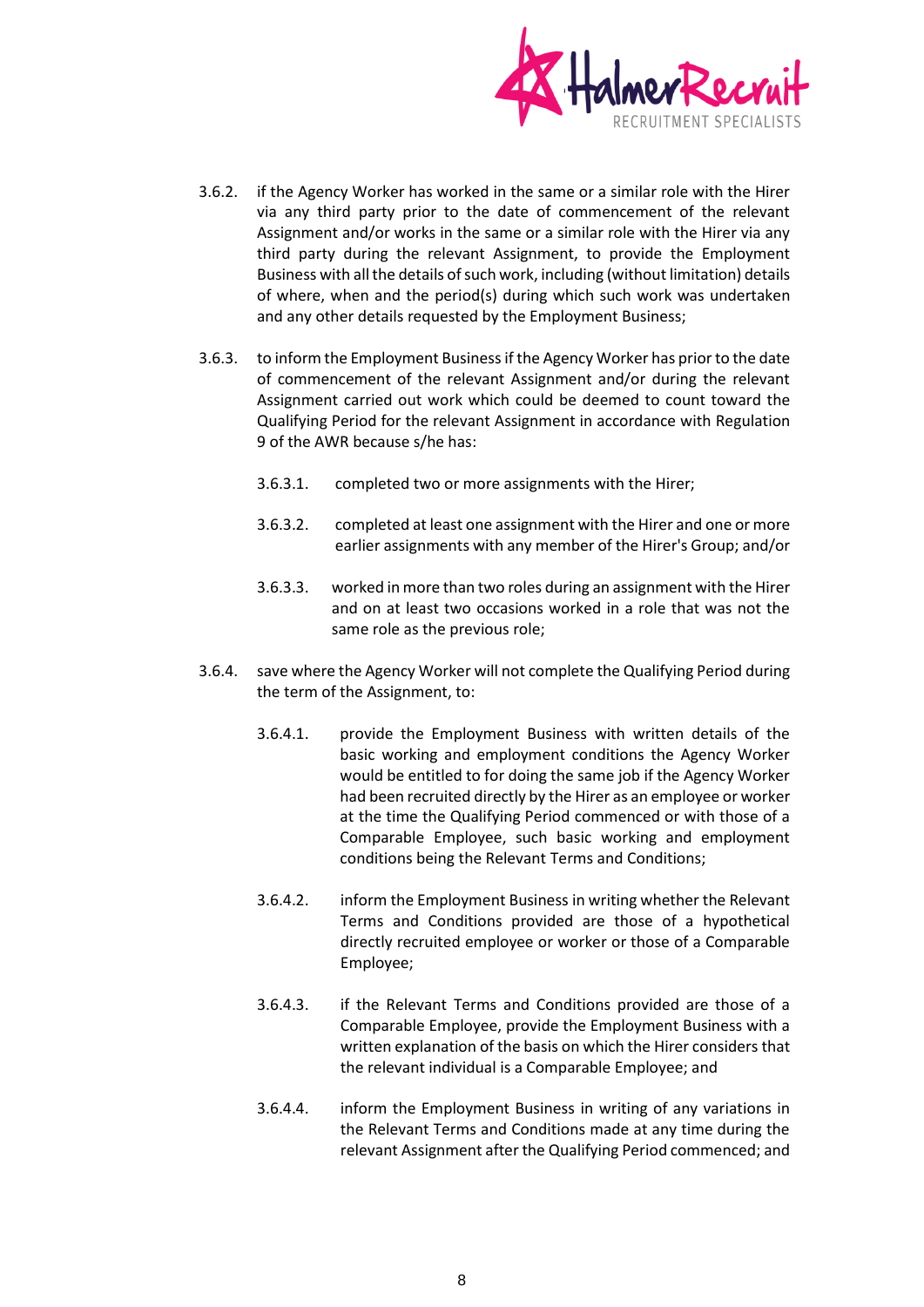

- 3.6.5. save where the Agency Worker will not complete the Qualifying Period during the term of the Assignment, to provide the Employment Business with written details of its pay and benefits structures and appraisal processes and any variations of the same.
- <span id="page-8-0"></span>3.7. In addition, for the purpose of awarding any bonus to which the Agency Worker may be entitled under the AWR, the Hirer will:
	- 3.7.1. integrate the Agency Worker into its relevant performance appraisal system;
	- 3.7.2. assess the Agency Worker's performance;
	- 3.7.3. provide the Employment Business with copies of all documentation relating to any appraisal of the Agency Worker, including without limitation written details of the outcome of any appraisal and the amount of any bonus awarded; and
	- 3.7.4. provide the Employment Business with all other assistance the Employment Business may request in connection with the assessment of the Agency Worker's performance for the purpose of awarding any bonus.
- <span id="page-8-1"></span>3.8. The Hirer will comply with all the Employment Business's requests for information and any other requirements to enable the Employment Business to comply with the Agency Workers Regulations.
- 3.9. The Hirer undertakes to comply with all statutory duties applicable in respect of any Assignment, including (without limitation) making proper arrangements to ensure that the following matters are compliant with the relevant statutory obligations: driving licences and permits, drivers' hours and records, the issue, collection and other use of tachographs, drivers cards and company cards, maintenance and safety of all Vehicles driven, operated or used by any Agency Worker, all duties under health and safety regulations, road traffic and liability insurances including fully comprehensive insurance for the Vehicle and its contents. The Hirer agrees to allow the Employment Business to inspect and take copies of any relevant policies of insurance and any other relevant documentation.
- 3.10. The Hirer will take all reasonable steps and give any reasonable instructions to the Agency Worker for the purpose of ensuring that the performance of the Assignment complies with the Department of Transport's Highway Code and any other rules regarding road safety applicable to the country or countries in which any journeys (or portion of journeys) take place.
- 3.11. The Hirer warrants that:
	- 3.11.1. all information and documentation supplied to the Employment Business in accordance with clauses 3.2, 3.3, [3.6,](#page-6-0) [3.7](#page-8-0) and [3.8](#page-8-1) is complete, accurate and up-to-date; and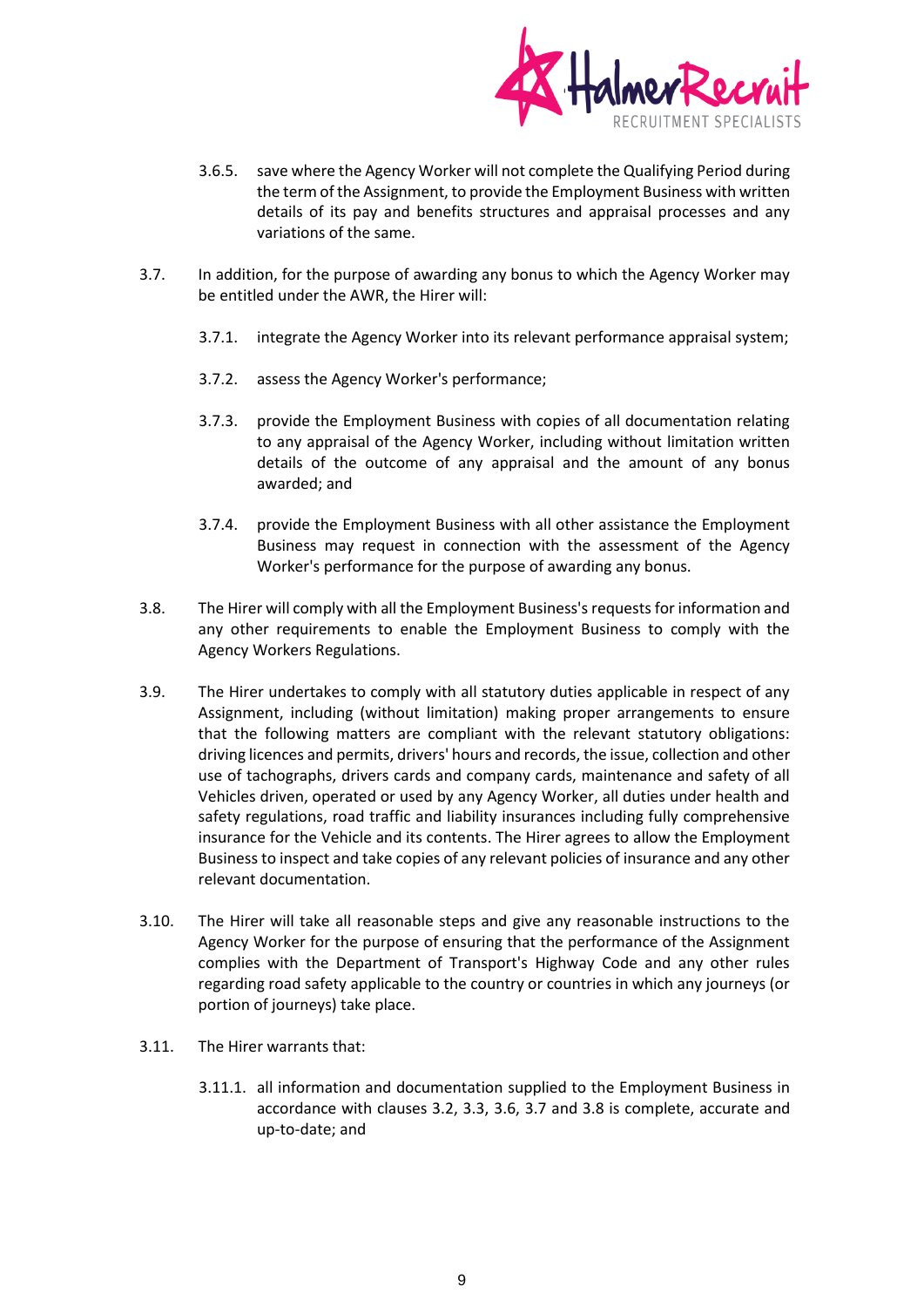

- 3.11.2. it will, during the term of the relevant Assignment, immediately inform the Employment Business in writing of any subsequent change in any information or documentation provided in accordance with clauses 3.2, 3.3, [3.6,](#page-6-0) [3.7](#page-8-0) and [3.8;](#page-8-1)
- 3.12. Without prejudice to clauses 14.7 and 14.8, the Hirer shall inform the Employment Business in writing of any:
	- 3.12.1. oral or written complaint the Agency Worker makes to the Hirer which is or may be a complaint connected with rights under the Agency Workers Regulations; and
	- 3.12.2. written request for information relating to the Relevant Terms and Conditions that the Hirer receives from the Agency Worker

as soon as possible but no later than 7 calendar days from the day on which any such oral complaint is made to or written complaint or request is received by the Hirer and the Hirer will take such action and give such information and assistance as the Employment Business may request, and within any timeframe requested by the Employment Business, in order to resolve any such complaint or to provide any such information in a written statement to the Agency Worker within 28 days of the Hirer's receipt of such a request in accordance with Regulation 16 of the Agency Workers Regulations and the Hirer will provide the Employment Business with a copy of any such written statement.

3.13. The Hirer undertakes that it knows of no reason why it would be detrimental to the interests of the Agency Worker for the Agency Worker to fill the Assignment.

#### **4. INFORMATION TO BE PROVIDED BY THE EMPLOYMENT BUSINESS TO THE HIRER**

- 4.1. When Introducing an Agency Worker to the Hirer the Employment Business shall inform the Hirer:
	- 4.1.1. of the identity of the Agency Worker;
	- 4.1.2. that the Agency Worker has the necessary or required experience, training, qualifications and any authorisation required by law or a professional body to work in the Assignment;
	- 4.1.3. that the Agency Worker is willing to work in the Assignment; and
	- 4.1.4. the Charges.
- 4.2. Where such information is not given in paper form or by electronic means it shall be confirmed by such means by the end of the third business day (excluding Saturday, Sunday and any Public or Bank Holiday) following, save where the Agency Worker is Introduced for an Assignment in the same position as one in which the Agency Worker had previously been supplied within the previous 5 business days and such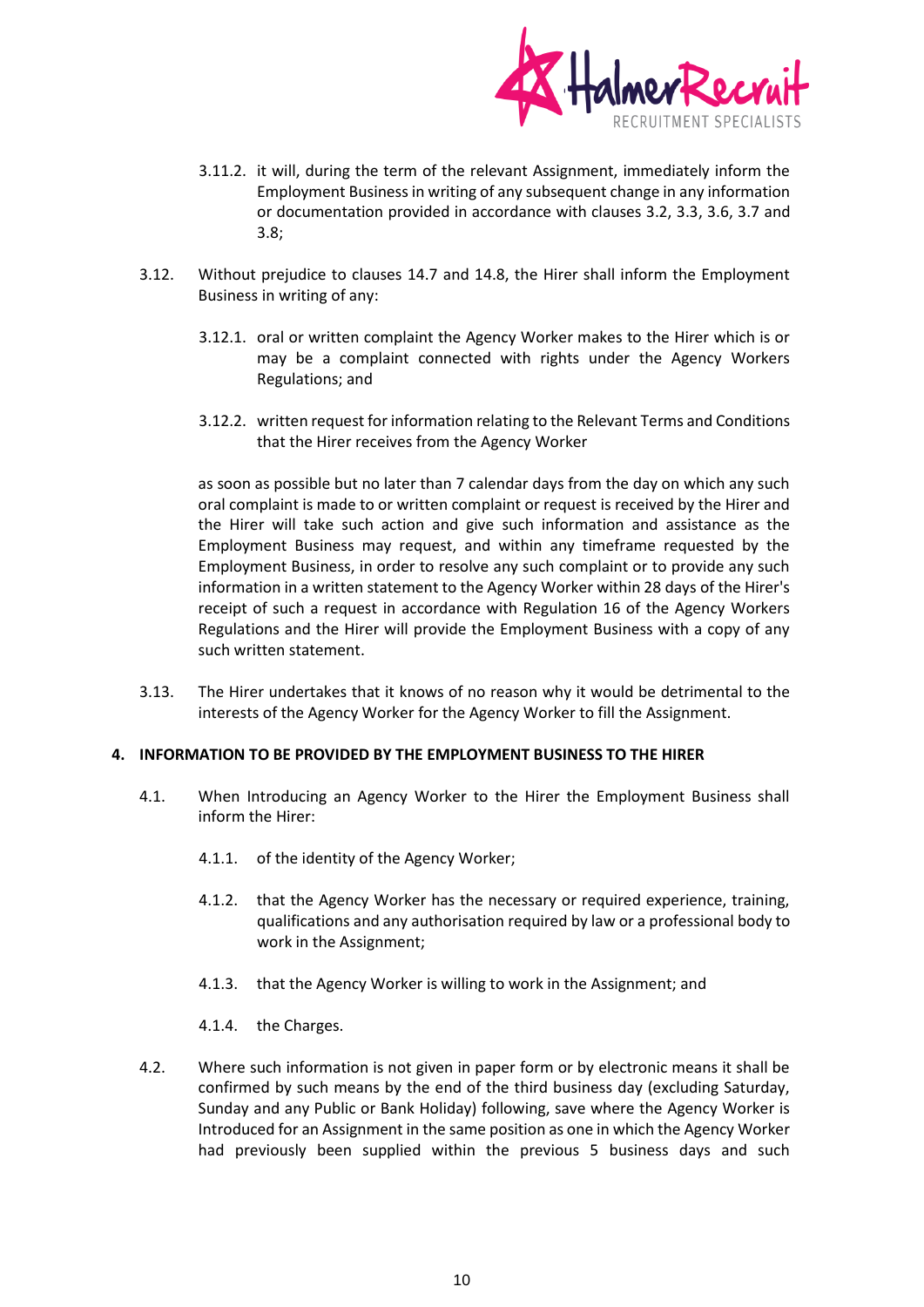

information has already been given to the Hirer, unless the Hirer requests that the information be resubmitted.

4.3. In relation to any Vehicles and operations subject to the Act, to assist the Hirer to comply with the relevant provisions of the Act, the Employment Business agrees to provide the Hirer upon reasonable written request with such information as is available to the Employment Business about any driving assignments carried out by the Agency Worker in the seven calendar days immediately preceding the commencement of an Assignment with the Hirer, provided that the Agency Worker shall have worked for a client or customer of the Employment Business during those seven calendar days.

#### **5. TIMESHEETS**

- 5.1. At the end of each week of an Assignment (or at the end of the Assignment where it is for a period of 1 week or less) the Hirer shall sign the Employment Business's timesheet verifying the number of hours worked by the Agency Worker during that week.
- 5.2. Signature of the timesheet by the Hirer is confirmation of the number of hours worked. If the Hirer is unable to sign a timesheet produced for authentication by the Agency Worker because the Hirer disputes the hours claimed, the Hirer shall inform the Employment Business as soon as is reasonably practicable and shall co-operate fully and in a timely fashion with the Employment Business to enable the Employment Business to establish what hours, if any, were worked by the Agency Worker. **Failure to sign the timesheet does not absolve the Hirer of its obligation to pay the Charges in respect of the hours worked.**
- 5.3. The Hirer shall not be entitled to decline to sign a timesheet on the basis that it is dissatisfied with the work performed by the Agency Worker. In the event that the Hirer is dissatisfied with the Agency Worker the provisions of clause 10.1 below shall apply.

#### **6. CHARGES**

- 6.1. The Hirer agrees to pay the Charges as notified to and agreed with the Hirer. The Charges are calculated according to the number of hours worked by the Agency Worker (to the nearest quarter hour) and comprise the following:
	- 6.1.1. the Agency Worker's hourly rate of pay;
	- 6.1.2. an amount equal to any paid holiday leave to which the Agency Worker is entitled in connection with the WTR and, where applicable, the AWR and which is accrued during the course of an Assignment;
	- 6.1.3. any other amounts to which the Agency Worker is entitled under the AWR, where applicable;
	- 6.1.4. employer's National Insurance contributions;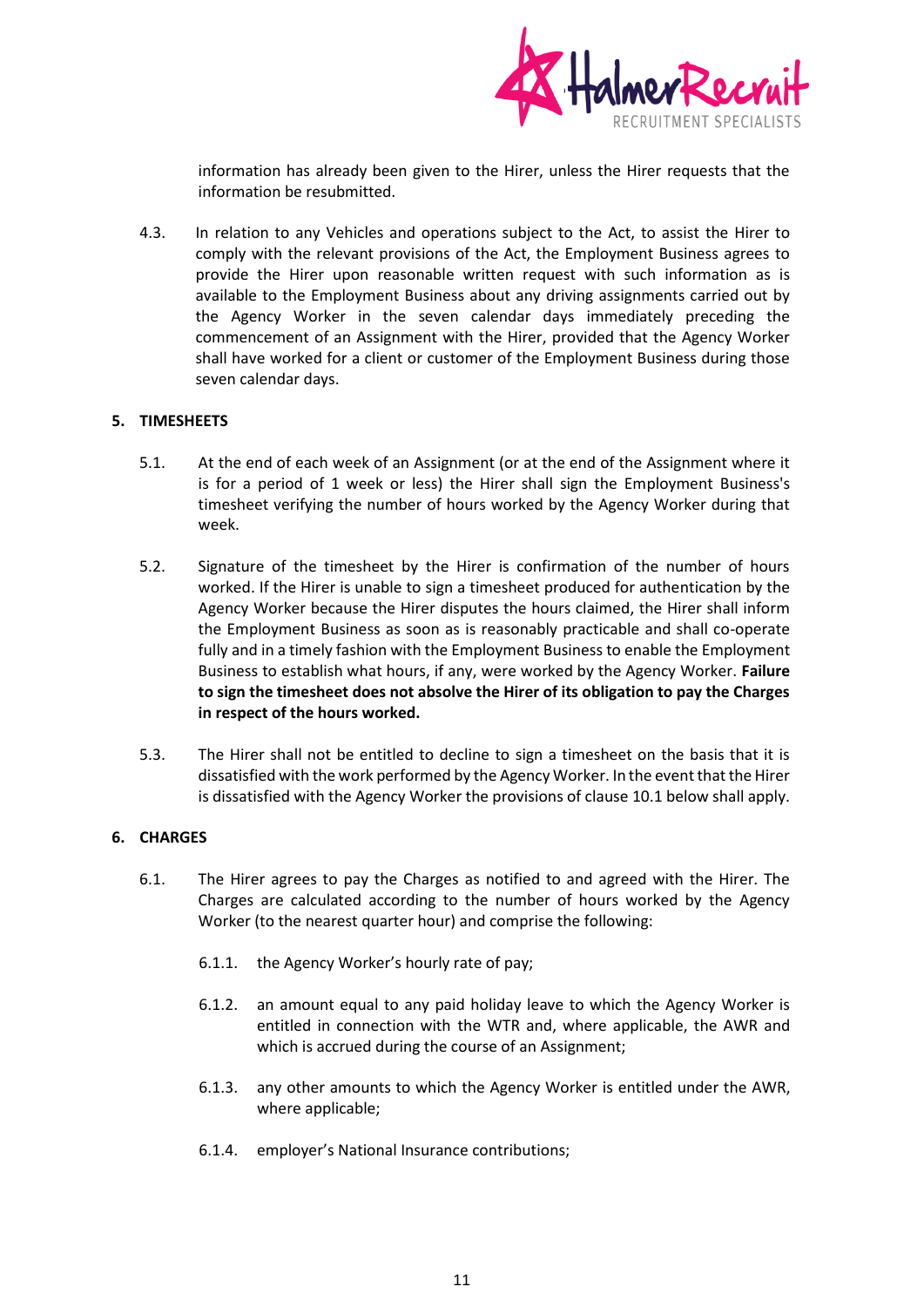

- 6.1.5. any travel and hotel expenses, driving charges (for example motorway and bridge tolls, any congestion charge or similar charge) or other expenses as may have been agreed with the Hirer or, if there is no such agreement, such expenses as are reasonable; and
- 6.1.6. the Employment Business's commission, which is calculated as a percentage of the Agency Worker's hourly rate.
- 6.2. For Agency Workers involved in operations which are subject to the EU Drivers' Hours Regulation or the RT(WT)R, the number of hours worked by the Agency Worker comprises both the total number of hours of Working Time and the total number of hours spent being available during any Period of Availability. Unless otherwise agreed between the parties, the Hirer will not be obliged to make any payment in relation to rest breaks taken during a shift by an Agency Worker which are required to be taken by that Agency Worker by virtue of the EU Drivers' Hours Regulation or the RT(WT)R.
- 6.3. The Employment Business reserves the right to vary the Charges agreed with the Hirer, by giving written notice to the Hirer:
	- 6.3.1. in order to comply with any additional liability imposed by statute or other legal requirement or entitlement, including but not limited to the Agency Workers Regulations; and/or
	- 6.3.2. if there is any variation in the Relevant Terms and Conditions.
- 6.4. The Employment Business will invoice the Charges to the Hirer on a weekly basis. The Hirer will pay the invoices within 14 days of the date of the invoice.
- 6.5. In addition to the Charges, the Hirer will pay the Employment Business an amount equal to any bonus that the Hirer awards to the Agency Worker in accordance with clause 3.7 immediately following any such award and the Employment Business will pay any such bonus to the Agency Worker. For the avoidance of doubt, the Hirer will also pay any employer's National Insurance Contributions and the Employment Business's commission on the bonus (calculated using the same percentage rate as that used under clause 6.1.6) in addition to any bonus payable to the Agency Worker.
- 6.6. VAT is payable at the applicable rate on the entirety of the Charges and all sums payable under clause 6.5.
- 6.7.

The Employment Business reserves the right to charge interest under the Late Payment of Commercial Debts (Interest) Act 1998 on invoiced amounts unpaid by the due date at the rate of 5% per annum above the base rate from time to time of the Bank of England from the due date until the date of payment.

- 6.8. No refunds are payable by the Employment Business in respect of the Charges.
- 6.9. For the avoidance of doubt the Charges do not include any tickets, fines, penalties or similar for parking, speeding or any other motoring or driving offences.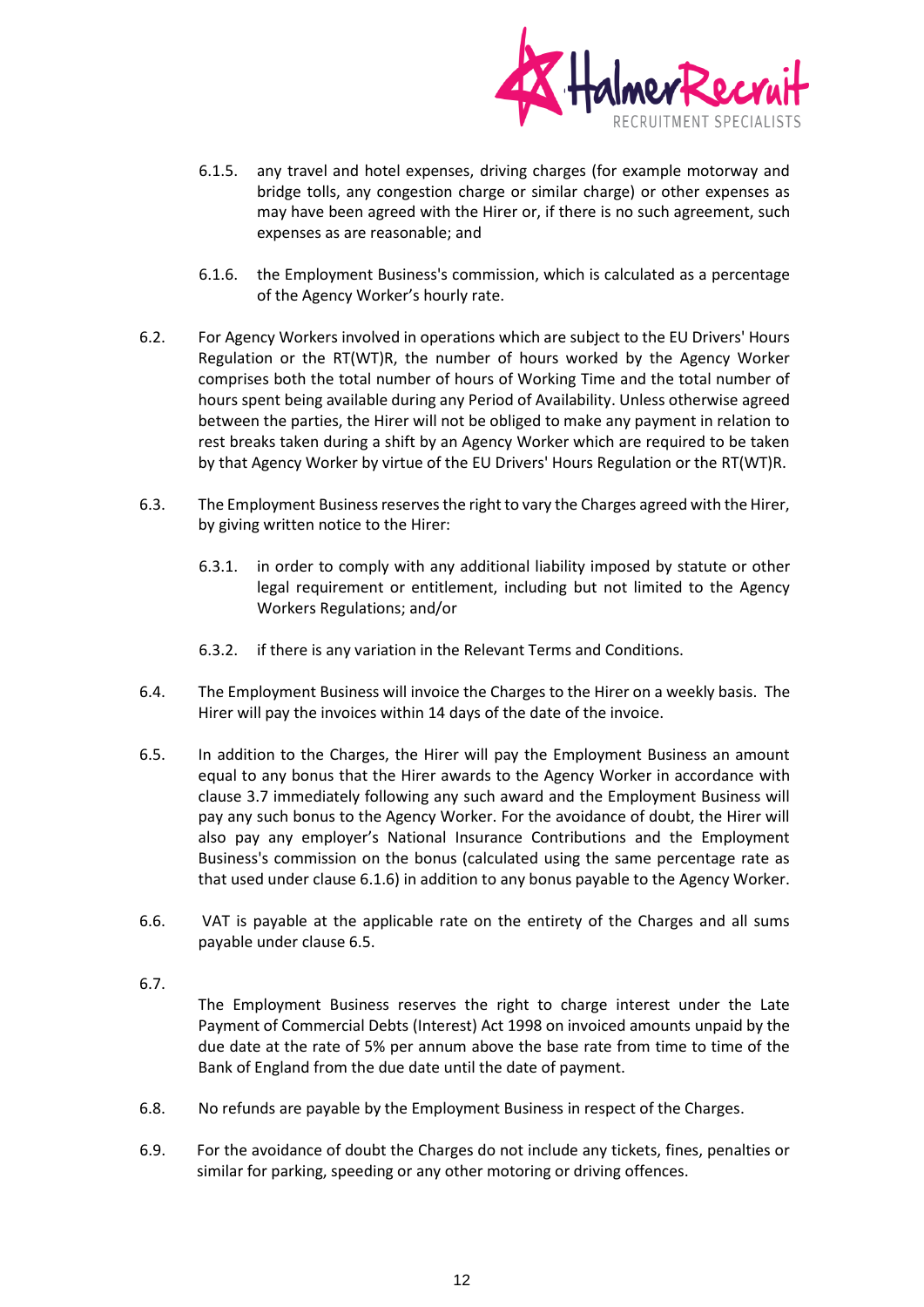

6.10. The Hirer's obligations under this clause 6 shall be performed without any right of the Hirer to invoke set-off, deductions, withholdings or other similar rights.

## **7. PAYMENT OF THE AGENCY WORKER**

The Employment Business is responsible for paying the Agency Worker and where appropriate, for the deduction and payment of National Insurance Contributions and PAYE Income Tax applicable to the Agency Worker pursuant to sections 44-47 of the Income Tax (Earnings and Pensions) Act 2003.

#### **8. TRANSFER FEES**

- 8.1. The Hirer shall be liable to pay a Transfer Fee if the Hirer Engages an Agency Worker Introduced by the Employment Business other than via the Employment Business or introduces the Agency Worker to a third party and such introduction results in an Engagement of the Agency Worker by the third party other than via the Employment Business and:
	- 8.1.1. where the Agency Worker has been supplied by the Employment Business, such Engagement takes place during the Assignment or within the Relevant Period; or
	- 8.1.2. where the Agency Worker has not been supplied, such Engagement takes place within 6 months from the date of the Introduction to the Hirer.

The Transfer Fee will be calculated in accordance with Schedule 2.

- 8.2. If the Hirer wishes to Engage the Agency Worker other than via the Employment Business without liability to pay a Transfer Fee, the Hirer may, on giving 1 weeks written notice to the Employment Business, engage the Agency Worker for the Period of Extended Hire specified in Schedule 2.
- 8.3. During such Period of Extended Hire the Employment Business shall supply the Agency Worker on the same terms on which s/he has or would have been supplied during the Assignment and in any case on terms no less favourable than those terms which applied immediately before the Employment Business received the notice in clause 8.2; and the Hirer shall continue to pay the Charges set out in clause 6. If the Employment Business is unable to supply the Agency Worker for any reason outside its control for the whole or any part of the Period of Extended Hire; or the Hirer does not wish to hire the Agency Worker on the same terms as the Assignment; but the Agency Worker is Engaged by the Hirer, the Hirer shall pay the Transfer Fee, reduced pro-rata to reflect any Charges paid by the Hirer during any part of the Period of Extended Hire worked by the Agency Worker before being Engaged by the Hirer. If the Hirer fails to give notice of its intention to Engage the Agency Worker other than via the Employment Business before such Engagement commences, the parties agree that the Transfer Fee shall be due in full.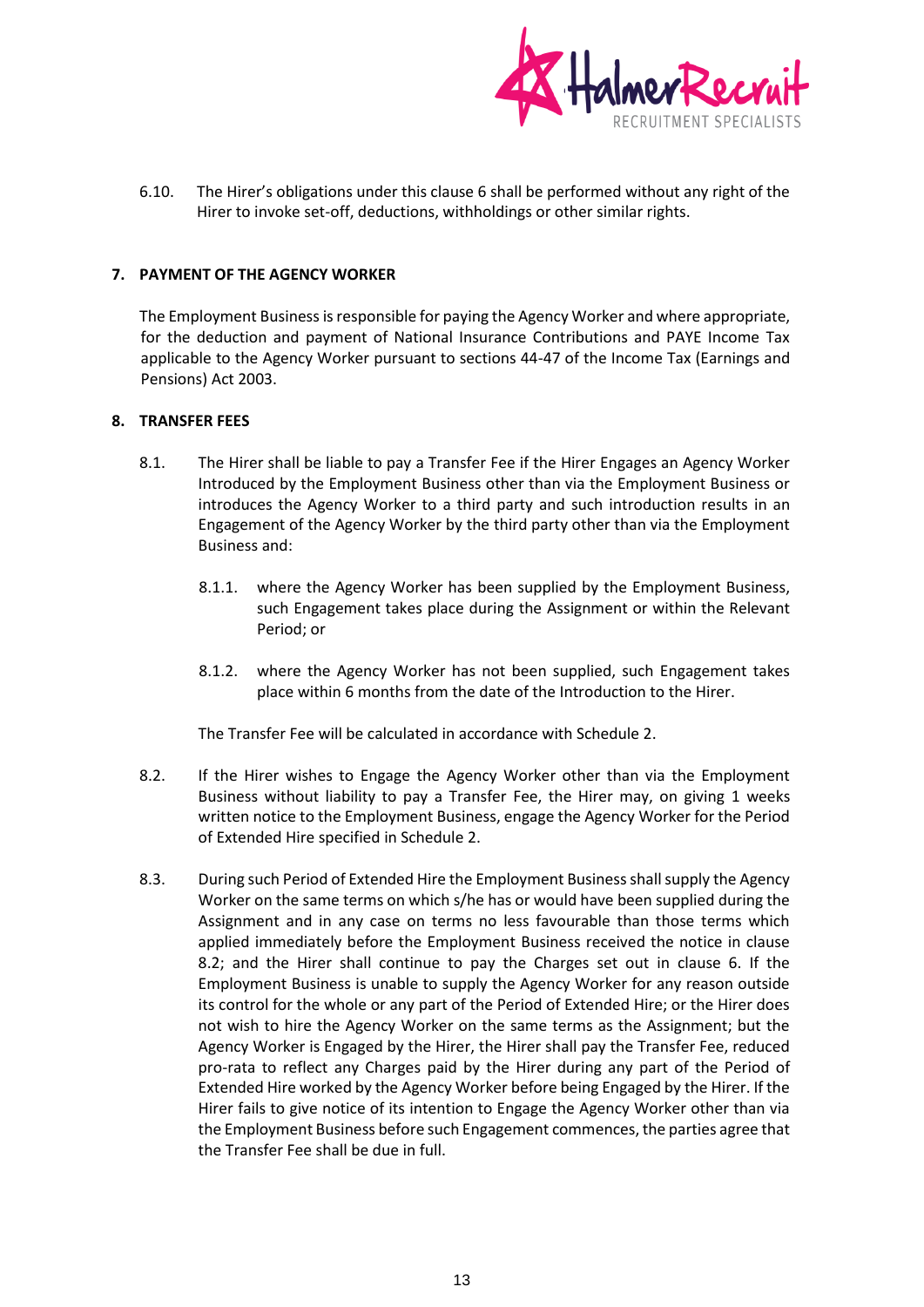

- 8.4. Where prior to the commencement of the Hirer's Engagement other than via the Employment Business the Employment Business and the Hirer agree that such Engagement will be on the basis of a fixed term of less than 12 months, the Employment Business may, in its absolute discretion, reduce the Transfer Fee as calculated in accordance with Schedule 2 pro-rata. Such reduction is subject to the Hirer Engaging the Agency Worker for the agreed fixed term. Should the Hirer extend the Agency Worker's Engagement or re-Engage the Agency Worker within 12 months from the commencement of the initial Engagement the Employment Business reserves the right to recover the balance of the Transfer Fee.
- 8.5. No refund of the Transfer Fee will be paid in the event that the Engagement of the Agency Worker other than via the Employment Business by the Hirer or by a third party to which the Hirer introduces the Agency Worker terminates or terminates before the end of the fixed term referred to in clause 8.4.
- 8.6. VAT is payable in addition to any Transfer Fee due.

# **9. SUITABILITY CHECKS**

Where the Agency Worker is required by law, or any professional body to have any qualifications or authorisations to work on the Assignment, the Employment Business will take all reasonably practicable steps to obtain and offer to provide to the Hirer copies of any relevant qualifications or authorisations of the Agency Worker and such other reasonably practicable steps as are required to confirm that the Agency Worker is suitable for the Assignment. If the Employment Business has taken all reasonably practicable steps to obtain the information above and has been unable to do so fully it shall inform the Hirer of the steps it has taken to obtain this information in any event.

#### **10. UNSUITABILITY OF THE AGENCY WORKER**

- 10.1. The Hirer undertakes to supervise the Agency Worker sufficiently to ensure the Hirer's satisfaction with the Agency Worker's standards of work. If the Hirer reasonably considers that the services of the Agency Worker are unsatisfactory, the Hirer may terminate the Assignment either by instructing the Agency Worker to leave the Assignment immediately, or by directing the Employment Business to remove the Agency Worker. The Employment Business may, in its absolute discretion, in such circumstances, reduce or cancel the Charges for the time worked by that Agency Worker, provided that the Hirer has notified the Employment Business immediately that they have asked the Agency Worker to leave the Assignment or the Assignment terminates:
	- 10.1.1. within 4 hours of the Agency Worker commencing the Assignment where the Assignment is for more than 7 hours; or
	- 10.1.2. within 2 hours for Assignments of 7 hours or less;

and provided that notification of the unsuitability of the Agency Worker is confirmed in writing to the Employment Business within 48 hours of the termination of the Assignment.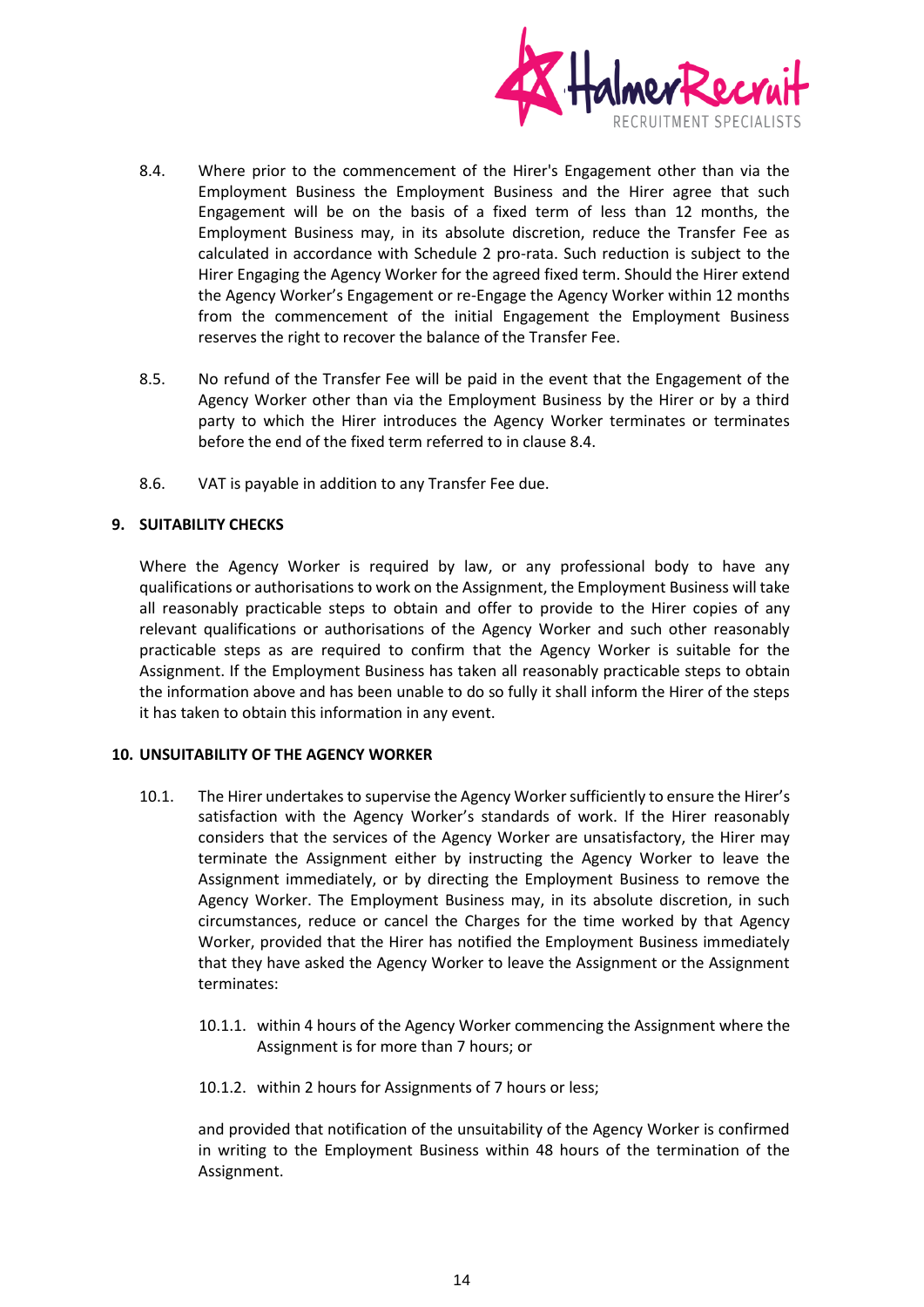

- 10.2. The Employment Business shall notify the Hirer immediately if it receives or otherwise obtains information which gives the Employment Business reasonable grounds to believe that any Agency Worker supplied to the Hirer is unsuitable for the Assignment and shall be entitled to terminate the Assignment forthwith without prior notice and without liability. Notwithstanding, the Hirer shall remain liable for all Charges incurred prior to the termination of the Assignment.
- 10.3. The Hirer shall notify the Employment Business immediately and without delay and in any event within 2 hours if the Agency Worker fails to attend work or has notified the Hirer that they are unable to attend work for any reason.

#### **11. TERMINATION OF THE ASSIGNMENT**

Any of the Hirer, the Employment Business or the Agency Worker may terminate an Assignment at any time without prior notice and without liability (except in the case of termination by the Hirer, who shall be liable for any Charges due under clause 6 above).

#### **12. CONFIDENTIALITY AND DATA PROTECTION**

- 12.1. All information relating to an Agency Worker is confidential and subject to the Data Protection Laws and is provided solely for the purpose of providing work-finding services to the Hirer. Such information must not be used for any other purpose nor divulged to any third party and the Hirer undertakes to abide by the provisions of the Data Protection Laws in receiving and processing the data at all times.
- 12.2. The Employment Business undertakes to keep confidential all Relevant Terms and Conditions that the Hirer discloses to the Employment Business and not to use such information except for the purposes of compliance with the Agency Workers Regulations (including, for the avoidance of doubt and without limitation, when dealing with any request for information or complaint made by any Agency Worker or any AWR Claim).
- 12.3. Information relating to the Employment Business's business which is capable of being confidential must be kept confidential and not divulged to any third party, except information which is in the public domain.

## **13. INTELLECTUAL PROPERTY RIGHTS**

All copyright, trademarks, patents and other intellectual property rights deriving from the Assignment shall belong to the Hirer. Accordingly the Employment Business shall use its reasonable endeavours to ensure that the Agency Worker shall execute all such documents and do all such acts in order to give effect to the Hirer's rights pursuant to this clause.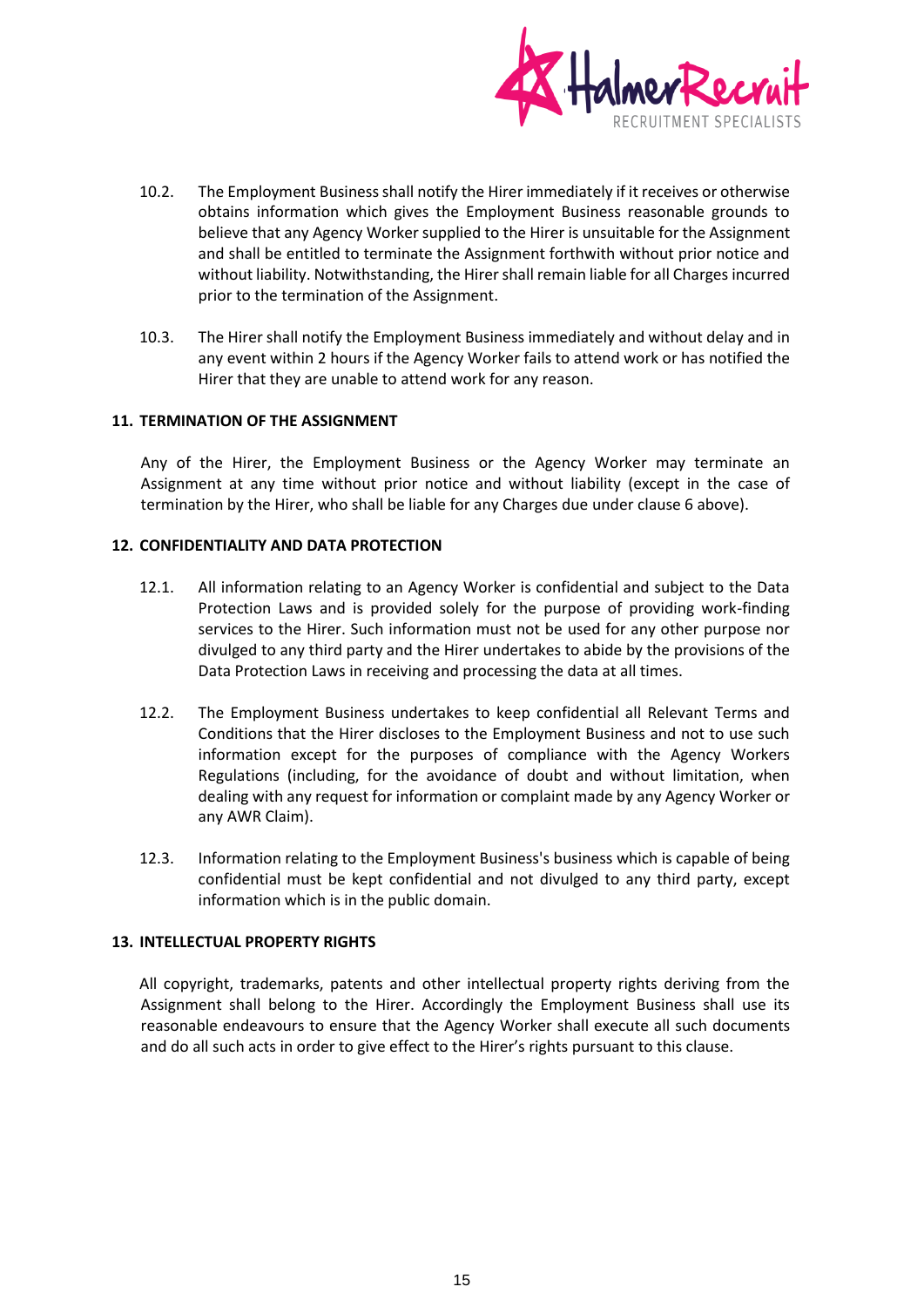

## **14. LIABILITY**

- 14.1. Whilst reasonable efforts are made by the Employment Business to give satisfaction to the Hirer by ensuring reasonable standards of skill, integrity and reliability from the Agency Worker and to provide the same in accordance with the Assignment details as provided by the Hirer, no liability is accepted by the Employment Business for any loss, expense, damage or delay arising from any failure to provide any Agency Worker for all or part of the Assignment or from the negligence, dishonesty, misconduct or lack of skill of the Agency Worker or if the Agency Worker terminates the Assignment for any reason. For the avoidance of doubt, the Employment Business does not exclude liability for death or personal injury arising from its own negligence or for any other loss which it is not permitted to exclude under law.
- 14.2. Agency Workers supplied by the Employment Business pursuant to these Terms are engaged under contracts for services. They are not the employees of the Employment Business but are deemed to be under the supervision and direction of the Hirer from the time they report to take up duties and for the duration of the Assignment. The Hirer agrees to be responsible for all acts, errors or omissions of the Agency Worker, whether wilful, negligent or otherwise as though the Agency Worker was on the payroll of the Hirer.
- 14.3. The Hirer shall advise the Employment Business of any special health and safety matters about which the Employment Business is required to inform the Agency Worker and about any requirements imposed by law or by any professional body, which must be satisfied if the Agency Worker is to fill the Assignment.
- 14.4. The Hirer will also comply in all respects with all statutory provisions as are in force from time to time including, for the avoidance of doubt, but not limited to the WTR, Health and Safety At Work etc. Act 1974, the Management of Health and Safety at Work Regulations 1999, the Driving Legislation, all statutory requirements set out in clause 3.9, by-laws, codes of practice and legal requirements to which the Hirer is ordinarily subject in respect of the Hirer's own staff (excluding the matters specifically mentioned in clause 7 above), including in particular the provision of adequate Employer's and Public Liability Insurance cover for the Agency Worker during all Assignments.
- 14.5. The Hirer undertakes not to request the supply of an Agency Worker to perform the duties normally performed by a worker who is taking part in official industrial action or duties normally performed by a worker who has been transferred by the Hirer to perform the duties of a person on strike or taking official industrial action.
- 14.6. The Hirer shall indemnify and keep indemnified the Employment Business against any Losses incurred by the Employment Business arising out of any Assignment or arising out of any non-compliance with, and/or as a result of any breach of, these Terms by the Hirer.
- 14.7. The Hirer shall inform the Employment Business in writing of any AWR Claim which comes to the notice of the Hirer as soon possible but no later than 7 calendar days from the day on which any such AWR Claim comes to the notice of the Hirer.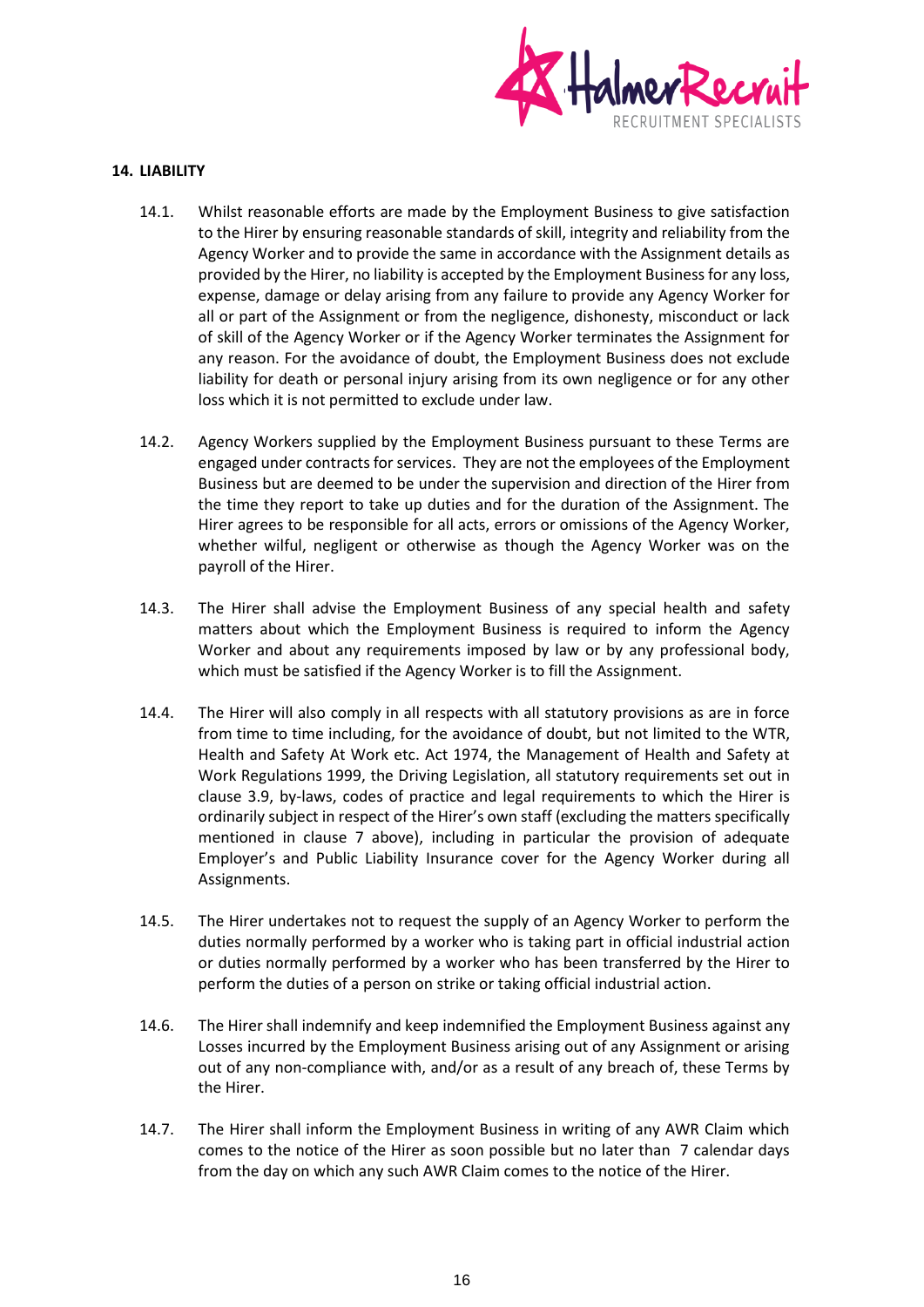

14.8. If the Agency Worker brings, or threatens to bring, any AWR Claim, the Hirer undertakes to take such action and give such information and assistance as the Employment Business may request, and within any timeframe requested by the Employment Business and at the Hirer's own cost, to avoid, dispute, resist, mitigate, compromise or defend any such AWR Claim and to appeal against any judgment given in respect thereof.

# **15. NOTICES**

All notices which are required to be given in accordance with these Terms shall be in writing and may be delivered personally or by first class prepaid post to the registered office of the party upon whom the notice is to be served or any other address that the party has notified the other party in writing, including by email. Any such notice shall be deemed to have been served: if by hand when delivered, if by first class post 48 hours following posting and if by email, when that email is sent.

#### **16. SEVERABILITY**

If any of the provisions of these Terms shall be determined by any competent authority to be unenforceable to any extent, such provision shall, to that extent, be severed from the remaining Terms, which shall continue to be valid to the fullest extent permitted by applicable laws.

#### **17. GOVERNING LAW AND JURISDICTION**

These Terms are governed by the law of England and are subject to the exclusive jurisdiction of the Courts of England & Wales.

*Signed for and on behalf of the Hirer*

*Signed on behalf of Brooklands Staff Bureau Ltd*

**I confirm I am authorised to sign these Terms for and on behalf of the Hirer.** 

*Date*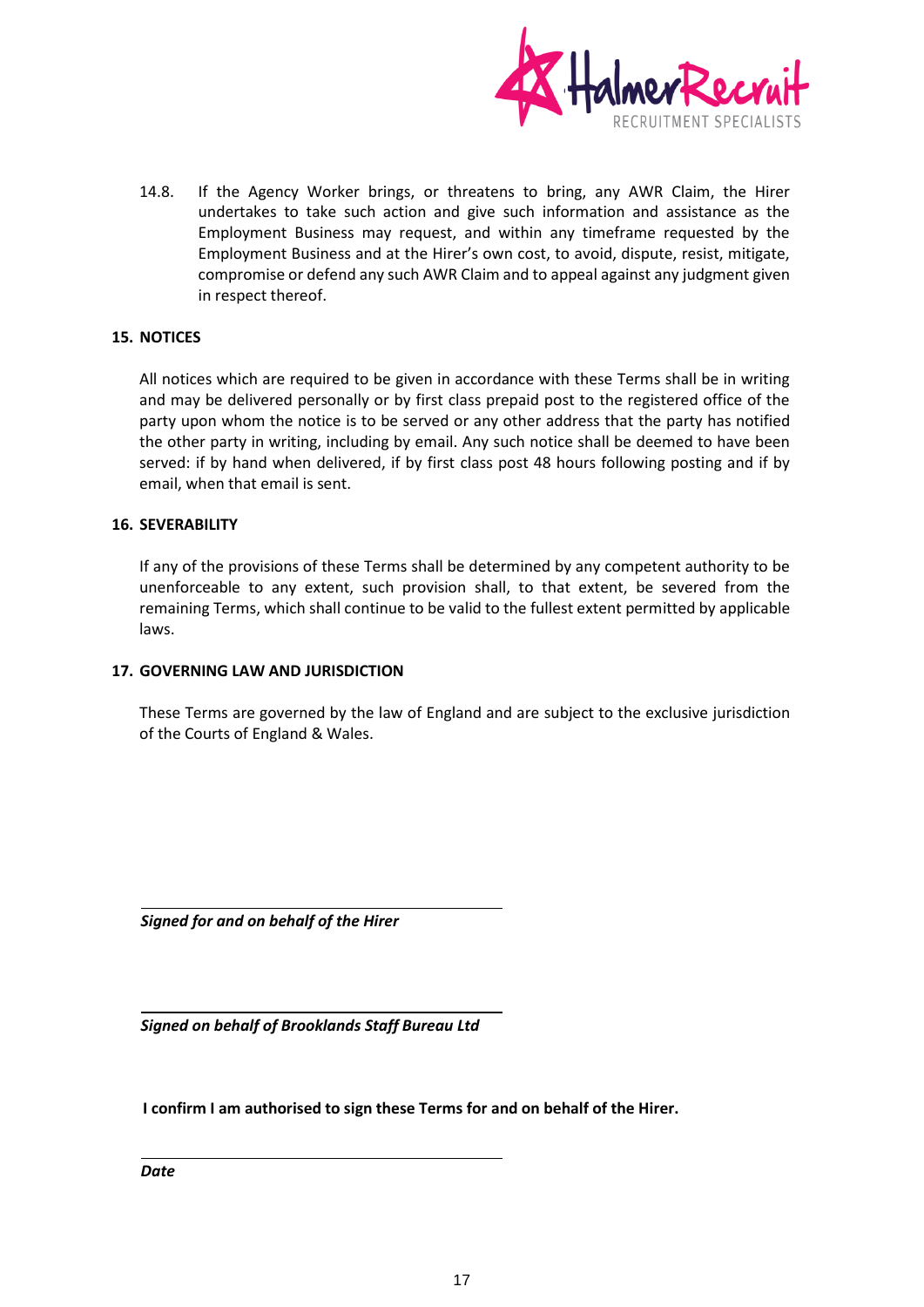

# **SCHEDULE 1: "COMPARABLE EMPLOYEE", "QUALIFYING PERIOD" AND "TEMPORARY WORK AGENCY"**

**"Comparable Employee"** means as defined in Regulation 5(4) of the Agency Workers Regulations being an employee of the Hirer who:

- (a) works for and under the supervision of the Hirer and is engaged in the same or broadly similar work as the Agency Worker having regard, where relevant, to whether the employee and the Agency Worker have a similar level of qualification and skill; and
- (b) works or is based at the same establishment as the Agency Worker or, where there is no comparable employee working or based at that establishment who satisfies the requirements of (a) above, works or is based at a different establishment and satisfies those requirements.

For the purpose of the definition of **"Qualifying Period"** in clause 1.1 of these Terms, when calculating whether any weeks completed with the Hirer count as continuous towards the Qualifying Period, where:

- (a) the Agency Worker has started working during an assignment and there is a break, either between assignments or during an assignment, when the Agency Worker is not working;
- (b) the break is:
	- (i) for any reason and not more than six Calendar Weeks;
	- (ii) wholly due to the fact that the Agency Worker is incapable of working in consequence of sickness or injury and the break is 28 Calendar Weeks or less; paragraph (iii) does not apply; and, if required to do so by the Employment Business, the Agency Worker has provided such written medical evidence as may reasonably be required;
	- (iii) related to pregnancy, childbirth or maternity and is at a time in a protected period, being a period beginning at the start of the pregnancy and ending at the end of the 26 weeks beginning with childbirth (being the birth of a living child or the birth of a child whether living or dead after 24 weeks of pregnancy) or, if earlier, when the Agency Worker returns to work;
	- (iv) wholly for the purpose of taking time off or leave, whether statutory or contractual, to which the Agency Worker is otherwise entitled which is:
		- i. ordinary, compulsory or additional maternity leave;
		- ii. ordinary or additional adoption leave;
		- iii. ordinary or additional paternity leave;
		- iv. time off or other leave not listed in paragraphs (iv)i, ii, or iii above; or

 $v.$  for more than one of the reasons listed in paragraphs (iv)i, ii, iii to iv above;

- (v) wholly due to the fact that the Agency Worker is required to attend at any place in pursuance to being summoned for service as a juror and the break is 28 Calendar Weeks or less;
- (vi) wholly due to a temporary cessation in the Hirer's requirement for any worker to be present at the establishment and work in a particular role for a pre-determined period of time according to the established custom and practices of the Hirer;
- (vii) wholly due to a strike, lock-out or other industrial action at the Hirer's establishment; or
- (viii) wholly due to more than one of the reasons listed in paragraphs (ii), (iii), (iv), (v), (vi) or (vii); and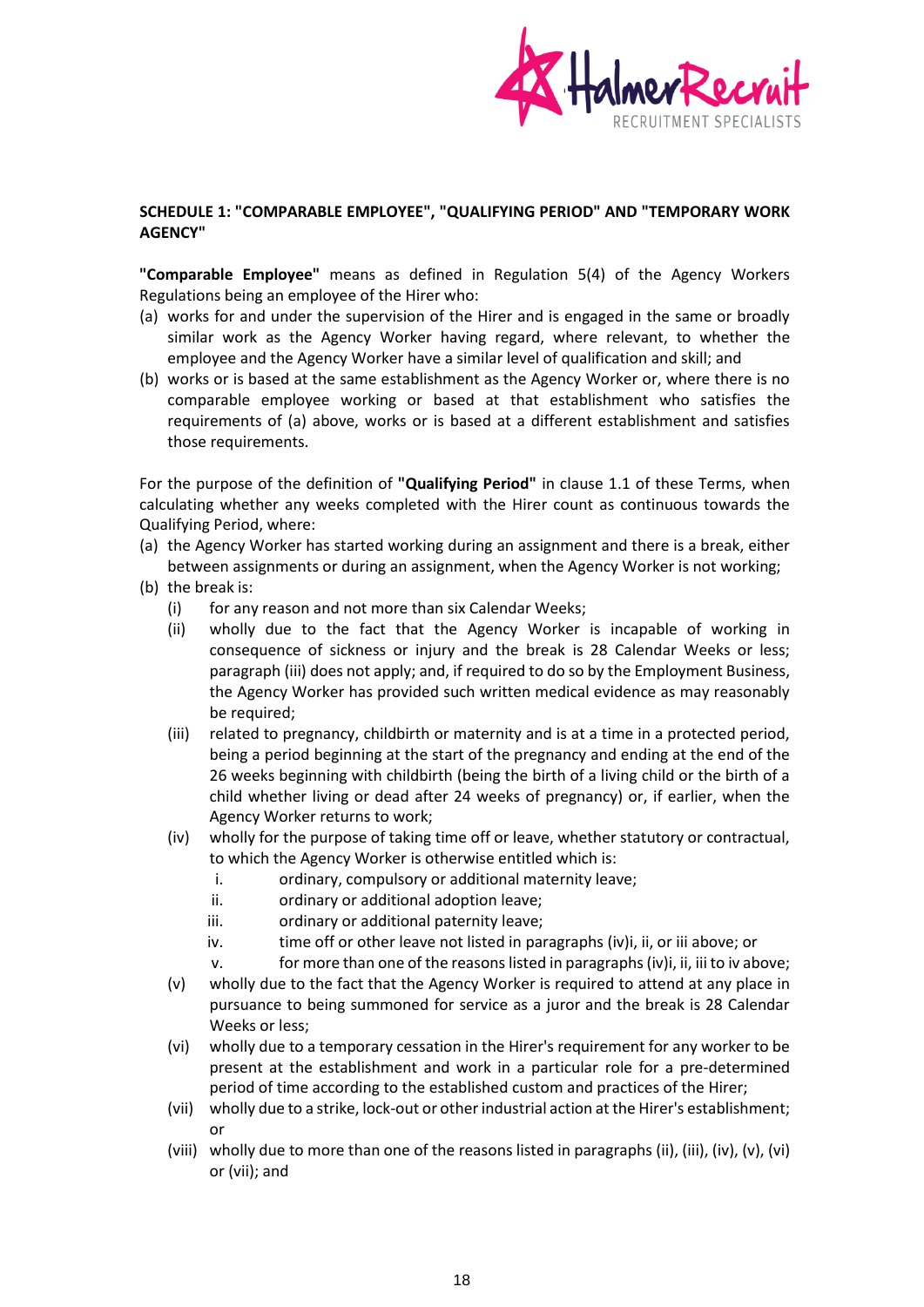

(c) the Agency Worker returns to work in the same role with the Hirer,

any weeks during which the Agency Worker worked for the Hirer before the break shall be carried forward and treated as counting towards the Qualifying Period with any weeks during which the Agency Worker works for the Hirer after the break. In addition, when calculating the number of weeks during which the Agency Worker has worked, where the Agency Worker has started working in a role during an Assignment and is unable to continue working for a reason described in paragraph (b)(iii) or (b)(iv)i., ii, or iii., for the period that is covered by one or more such reasons, the Agency Worker shall be deemed to be working in that role with the Hirer for the original intended duration or likely duration of the relevant Assignment, whichever is the longer. For the avoidance of doubt, time spent by the Agency Worker working during an assignment before 1 October 2011 does not count for the purposes of the definition of "Qualifying Period".

**"Temporary Work Agency"** means as defined in Regulation 4 of the Agency Workers Regulations being a person engaged in the economic activity, public or private, whether or not operating for profit, and whether or not carrying on such activity in conjunction with others, of:

- (a) supplying individuals to work temporarily for and under the supervision and direction of hirers; or
- (b) paying for, or receiving or forwarding payment for, the services of individuals who are supplied to work temporarily for and under the supervision and direction of hirers.

Notwithstanding paragraph (b) of this definition a person is not a Temporary Work Agency if the person is engaged in the economic activity of paying for, or receiving or forwarding payments for, the services of individuals regardless of whether the individuals are supplied to work for hirers. For the purpose of this definition, a "hirer" means a person engaged in economic activity, public or private, whether or not operating for profit, to whom individuals are supplied, to work temporarily for and under the supervision and direction of that person.